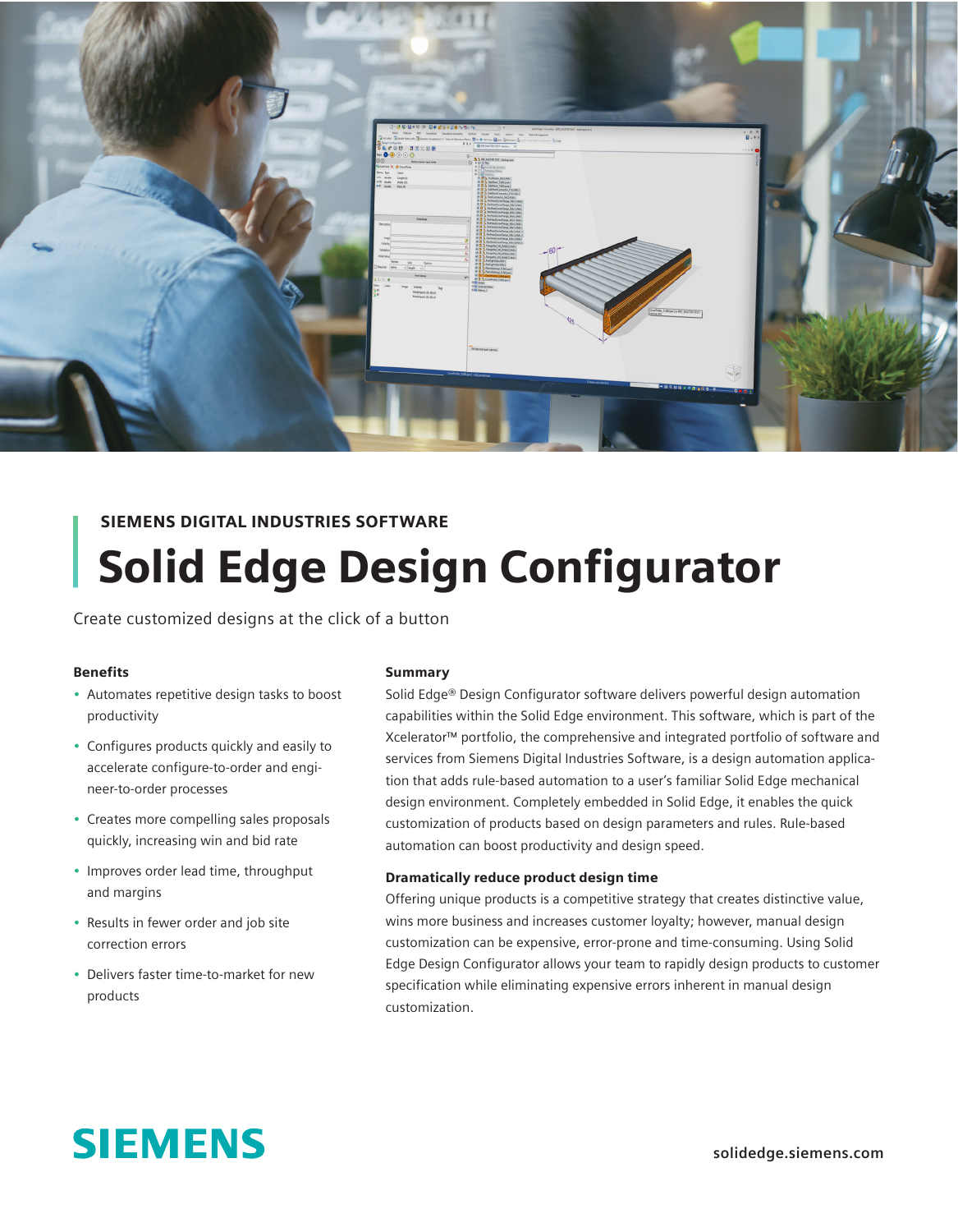#### Features

- Advanced rule-based automation of 3D CAD, drawings, BOMS, 3D visualization, technical design docs
- Easy-to-use rule authoring within the Solid Edge environment
- Guided configuration process within Solid Edge
- Guided configuration within a web browser
- Batch automation of design jobs

#### Faster, more compelling and accurate sales proposals

Sales proposals for customized products often require long lead times for design tasks. Solid Edge Design Configurator enables the user to automate key components of this sales engineering process, providing related outputs such as a costed bill-of-materials (BOM), compelling 3D visualizations and sales drawings. Responding more quickly to requests for quote (RFQ) while providing strong technical data in every proposal can help a company win business. The ability to quickly engineer a detailed design at the point of sale (POS) enables more accurate cost estimations, providing you with the information to conduct more confident price negotiations and realize more predictable margins on orders.

#### Shorter order lead times

Automating many of the repetitive design tasks involved in the order engineering process can reduce overall order lead time and engineering costs. Equally important, shorter order lead times can be quoted during the sales process, yielding a more competitive offer. Design automation reduces margin-eroding engineering order errors.

#### More time for product innovation

For many small and medium-sized businesses, the same engineering team is tasked with order engineering and new product innovation. Unfortunately, orders typically take priority over new product development. Automating the order engineering process allows more time for product innovation.

#### Easy-to-use yet powerful rule-authoring environment

The Solid Edge Design Configurator allows users to capture the engineering rules and parameters that drive a product's design. Configuration rules are defined within Solid Edge, using a step-by-step guided process without the need for programming knowledge. A comprehensive suite of tools is available for capturing a wide range of rule types including:

- Engineering formulas
- Geometry-related rules, which are easily mapped to the parameters of the 3D model
- Drawing automation rules
- BOM rules
- User interface (UI) rules for building a guided design configuration process
- Truth table rules for easily capturing a design variation matrix and many more